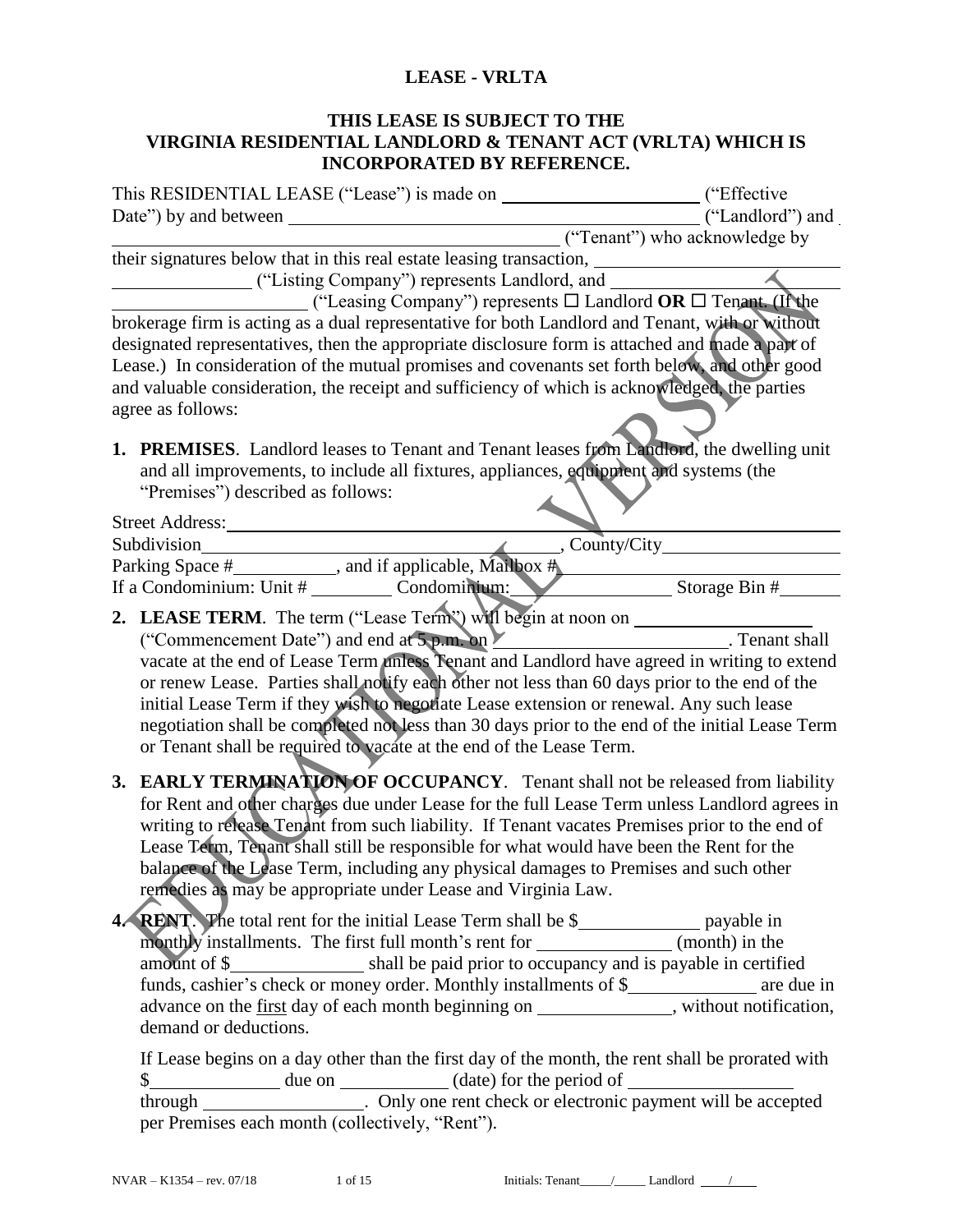Landlord is authorized to accept prepaid Rent to be held and processed in accordance with the provisions of the VRLTA. As used in this Lease and under the VRLTA, "Rent" means all money, other than a security deposit. Rent includes but is not limited to rent, late charges, administrative fees, non-refundable pet fees, utilities, condominium or homeowners' association fees or assessments, or other charges as may be specified in writing by Landlord, including prepaid Rent paid more than one (1) month in advance of the Rent due date.

## **5. LATE PAYMENT, RETURNED CHECKS, FAILED ELECTRONIC FUNDS**

**TRANSFER**. Installments of Rent not received by Landlord on or before the due date are late and constitute a default under Lease. Tenant agrees to pay a late fee of 10% of the total monthly rent for any Rent payment received by the Landlord after the 5th day of the month ("Late Fee"). For any check returned for insufficient funds or otherwise, or failed electronic funds transfer, Tenant also agrees to pay Landlord in addition to the Late Fee: (a) the face amount of the dishonored payment; (b) the amount charged by the bank for such dishonored payment; (c) an administrative fee of \$50; (d) interest from the date of the check or transfer; (e) a civil recovery not to exceed \$250; **AND** (f) all other amounts recoverable by the Landlord pursuant to this Lease or by law.

Late payments of Rent and dishonored payments constitute a default under this Lease and can be cause to recover Rent and possession of Premises. Landlord has the right to require that all payments be made by money order, cashier's check, certified check or electronic funds. All such payments shall be payable to  $\square$  Landford **OR**  $\square$  Managing Agent.

**6. FAILURE TO PAY RENT.** Tenant's failure to pay any installment of Rent when due constitutes a default under Lease. If Tenant does not pay Rent within five (5) days after the Landlord has given a default Notice to Tenant, Landlord may terminate Lease and proceed to obtain possession of Premises in accordance with the law and seek such damages and other remedies as may be appropriate under Lease and the VRLTA.

#### **7. MANAGEMENT**. ("Managing Agent"), Office Address:

Phone Number: **Email:** Email: **Email:** , is authorized to manage Premises and collect Rent on behalf of Landlord and shall exercise all rights of Landlord under Lease.

If Premises are not professionally managed, all references to Managing Agent are hereby deleted in their entirety and Rent is payable to Landlord at the following designated address:

Phone Number: Email:

Listing Company is acting only as rental agent and has no liability or responsibility for property management, for the escrow funds deposited under Lease after such funds are transferred to Landlord, or for the obligations and agreements to be performed by Landlord or Tenant under Lease.

## **8. APPOINTMENT OF REGISTERED AGENT BY NONRESIDENT LANDLORD**.

Any individual nonresident of Virginia who owns and leases residential or commercial real property consisting of four or more units within a county, city or town in Virginia shall have and continuously maintain an agent who is a resident and maintains a business office in Virginia. Landlord designates:

Name: Email: Street Address:  $\blacksquare$  Phone Number: , as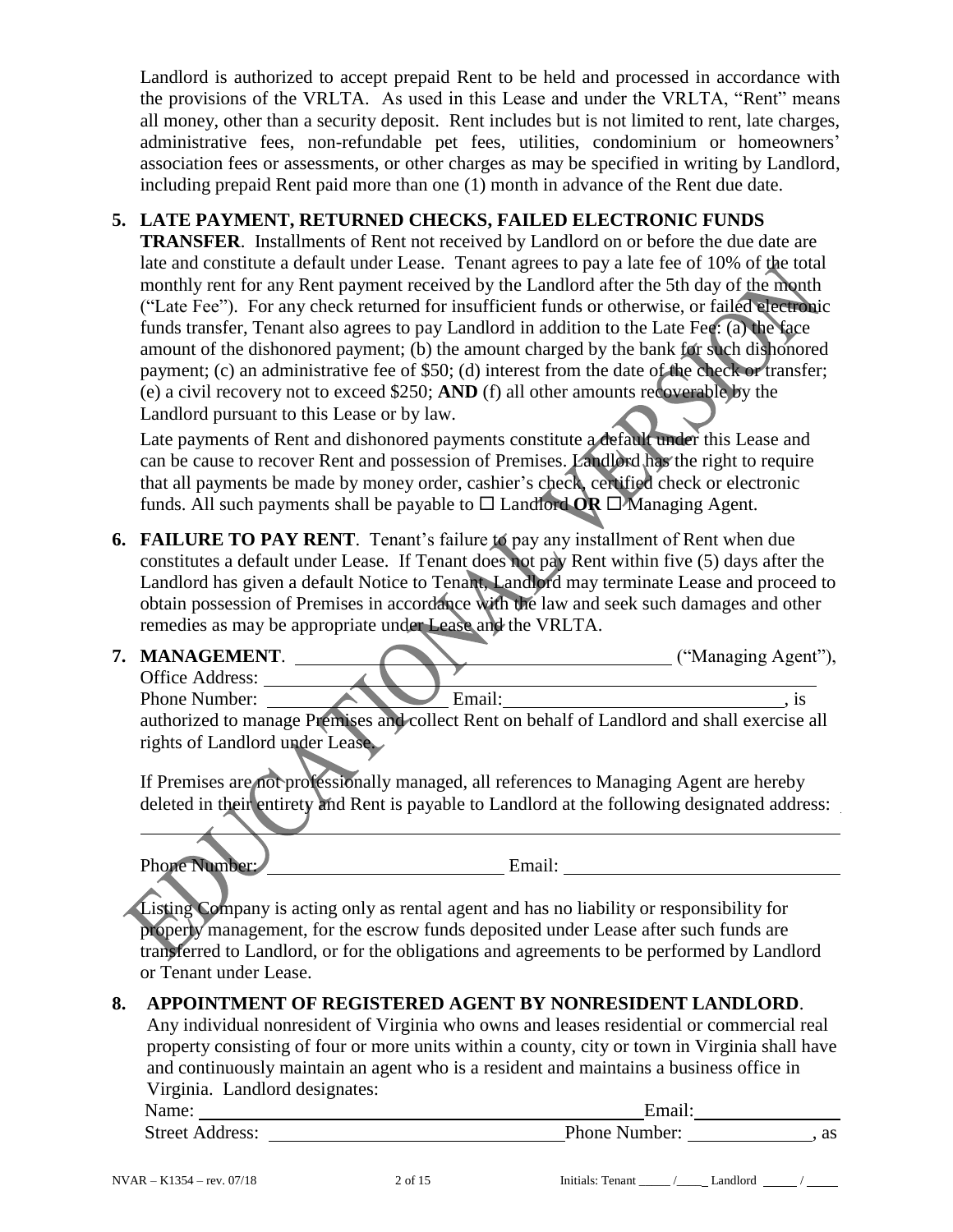the registered agent.

- **9. TRUTHFULNESS OF REPRESENTATIONS IN THE RENTAL APPLICATION**. Tenant warrants that the statements made on the Rental Application ("Application"), which are made a part of Lease, are true and accurate representations, and acknowledges that such representations have been relied upon by Landlord. If any material facts in Application are untrue or inaccurate or incomplete, Landlord shall have the right to: (a) immediately terminate Lease; (b) hold Tenant liable for any and all damages to persons, property or Premises; (c) exercise all legal and equitable rights and remedies; and (d) recover reasonable attorney's fees, court costs, and all costs incurred to reclaim Premises and to rent Premises to another tenant.
- **10. USES**. Tenant will use Premises solely as a **single-family residence** for only those persons listed on Application and those children born, adopted, or placed under the legal care of Tenant hereafter. No portion of Premises shall be sublet (on a short-term basis or otherwise) or assigned without the prior written consent of Landlord. Occasional visits by guests, not to exceed two (2) weeks during any consecutive 12-month period, are permitted without the prior written consent of Landlord. Tenant shall not use nor allow Premises to be used for any disorderly or unlawful purposes and shall comply with all applicable laws, ordinances, and rules and regulations of Landlord and the Association (as hereinafter defined). Lease may be terminated at the option of Landlord in case of any nuisance, excessive noise, disturbance, or conduct that, in the opinion of Landlord, is offensive to any other tenant or occupant of the building or neighborhood. Tenant expressly agrees not to allow controlled substances or illegal drugs of any type or paraphernalia used in connection with such substances on Premises, whether known by Tenant or not. Landlord has the right to terminate Lease where an immediate threat exists that materially affects the health or safety of either Landlord or other tenants. The sale or disposition of dangerous drugs or drug paraphernalia on Premises shall be considered such an immediate threat, whether or not there has been a criminal conviction for such conduct. Any criminal activity that involves or constitutes a criminal or willful act that also poses a threat to health and safety shall also be considered such an immediate threat. Landlord may give Tenant Notice of termination requiring Tenant to vacate Premises within 72 hours of the date of such Notice. Tenant shall vacate and surrender possession of Premises to Landlord within such 72-hour period.
- **11. PETS.** Tenant and/or Tenant's guests  $\Box$  may keep pets on Premises (see attached Pet) Addendum) **OR**  $\Box$  may not keep pets on Premises without the prior written consent of Landlord. Consent may be revoked if Tenant does not obey all Association requirements, Landlord's rules and regulations, and local laws. Tenant assumes all liability and responsibility for any and all damages caused by pet(s) and shall restrain or secure pets when access is needed.
- **12. SMOKING.** Tenant and/or Tenant's guests  $\Box$  may **OR**  $\Box$  may not smoke, use electronic cigarettes or "vape" on or in Premises without the prior written consent of Landlord. Consent may be revoked if Tenant does not obey all Association requirements, Landlord's rules and regulations, and local laws. Tenant assumes all liability and responsibility for any and all damages caused by smoke/smoking.
- **13. HOMEOWNERS', CONDOMINIUM ASSOCIATION, OR CO-OP**.Premises are subject to a  $\Box$  Homeowners' Association  $\Box$  Condominium Association  $\Box$  Cooperative. Tenant must obey the rules and regulations of the Association ("Association") which  $\Box$  have been **OR**  $\Box$  will be provided to Tenant. Tenant's

failure to comply with the requirements and/or rules and regulations of Association shall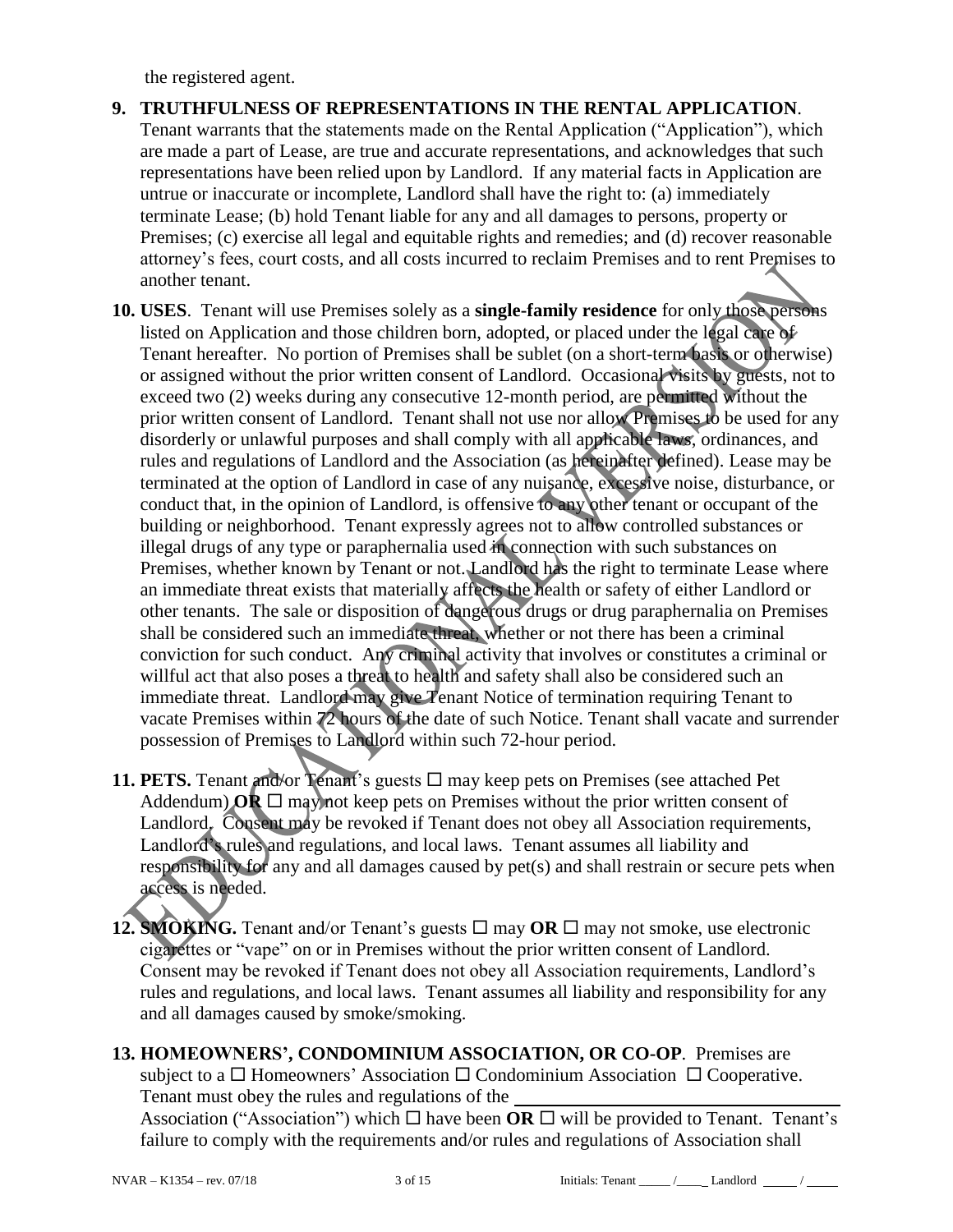constitute a breach of Lease. Tenant shall pay all costs incurred to cure such a breach. Lease grants Tenant the right to use the allowable common areas and facilities of Association for Lease Term, provided that Tenant pays any additional user fees. Landlord agrees to complete the necessary forms for Tenant to obtain or use Association recreation facilities and services. Tenant likewise agrees to complete and sign any forms required by the Association.

Tenant agrees to pay all applicable move-in and move-out fees and elevator fees. Tenant acknowledges that an elevator may require to be reserved during Tenant's move-in and move-out. Tenant will call Association at phone number to schedule the move. Moving days and hours may be restricted. Tenant will comply with all maintenance requirements of Association and provide access for contractor inspections. Tenant agrees to register cars, bicycles, and pets with Association, as required.

- **14. VEHICLE PARKING**. No motor vehicle, trailer, or motorcycle shall be parked on Premises without current license plates and jurisdictional stickers. All such vehicles must be in operating condition. Vehicles may be parked only in garages, driveways, assigned spaces, along the street, or as required by Association rules or by local law.
- **15. UTILITIES AND SERVICES**. Tenant must make any required deposits and pay for the following utilities and services:  $\square$  water  $\square$  sewer  $\square$  gas  $\square$  electricity  $\square$  trash removal  $\square$  lawn service  $\square$  security system  $\square$  other during Lease Term. Landlord  $\Box$  lawn service  $\Box$  security system  $\Box$  other certifies to Tenant that any fuel tank(s) are or will be full at the beginning of Lease Term. Tenant agrees to purchase utility service from \_\_\_\_\_\_\_\_\_\_\_\_\_\_\_\_\_\_\_\_\_\_\_\_\_\_\_, as selected by Landlord.

Landlord reserves the right to use sub-metering or energy allocation equipment, or to allocate utility costs on the basis of ratio utility billing ("RUBs"), as provided in the VRLTA, for the utilities provided by Landlord. If Landlord chooses to allocate utility costs on the basis of RUBs, Landlord will bill Tenant for an appropriate pro rata share of such utility costs, which bill shall be due and payable as additional Rent at the first of the next month.

Prior to the release of Security Deposit, Tenant shall provide to Landlord proof of payment of final utility bills. ◀

- **16. LANDLORD MAINTENANCE**. Except as otherwise noted, Landlord shall maintain Premises in compliance with the Uniform Statewide Building Code and shall be responsible for repairs not due to the fault or negligence of Tenant.
- **17. FIXTURES AND APPLIANCES**. Landlord shall provide as part of Premises any existing built-in heating and central air conditioning equipment, plumbing and lighting fixtures, sump pump, installed wall-to-wall carpeting, smoke alarms, and such other items as are listed below.

**Appliances:** 

Those items listed below in "as-is" condition are provided in as-is, where-is condition with any existing faults and need not be repaired, replaced, or maintained by Landlord. **"As-is" Appliances:** 

**18. SMOKE AND CARBON MONOXIDE ALARMS**. Landlord certifies to Tenant that smoke alarm(s) have been installed in accordance with the law. Tenant shall check smoke alarm(s) periodically during the tenancy, replace batteries as needed and report any malfunctions in the smoke alarm(s) to Landlord in writing. Within five (5) days of receipt of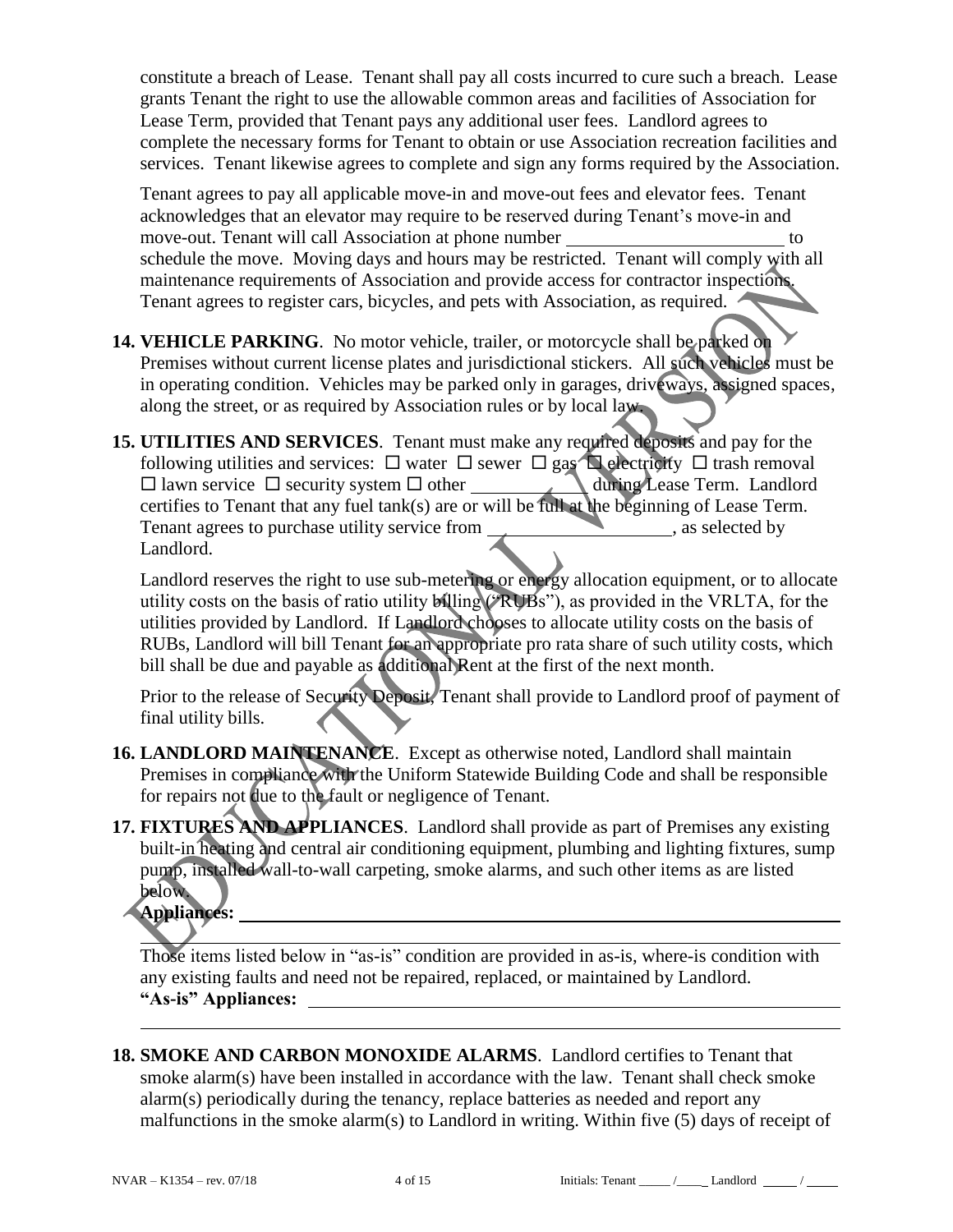written Notice from Tenant that a smoke alarm is defective or needs repair, Landlord, at Landlord's expense, shall provide for the service, repair or replacement of such smoke alarm.

Tenant has the right to request Landlord to install carbon monoxide alarm(s) at Tenant's sole cost and expense in accordance with the law. Tenant, however, shall not remove or tamper with a properly functioning carbon monoxide alarm(s) or smoke alarm(s) installed by Landlord, including removing any working batteries, so as to render the carbon monoxide alarm(s) or smoke alarm(s) inoperative and shall maintain the carbon monoxide alarm(s) and smoke alarm(s) in accordance with the Uniform Statewide Building Code. Landlord is not responsible in any way for the installation or use of a carbon monoxide alarm(s) or smoke alarm(s) installed by Tenant, and Tenant agrees to indemnify and hold Landlord harmless from any and all claims or losses arising from the installation or use of the carbon monoxide alarm(s) or smoke alarm(s).

- **19. SECURITY DEPOSIT**. Prior to the beginning of Lease Term, Tenant shall deposit the sum of \$
	- **A. Disposition**. Landlord may apply Security Deposit to the payment of accrued Rent and the amount of any damages caused by Tenant, including but not limited to, physical damages, appropriate charges to Tenant not previously reimbursed to Landlord, and actual damages for breach of Lease including attorneys' fees and costs. Landlord has the right to apply Security Deposit to non-Rent items first, and then to any unpaid Rent.

Within 45 days after the termination of the tenancy and Tenant's vacating Premises, Landlord shall (i) provide an itemized statement of estimated deductions to be charged against Security Deposit and (ii) return Security Deposit to Tenant, less any deductions provided that Tenant has complied with all the terms and condition of Lease and with the VRLTA.

If the damages to Premises exceed the amount of Security Deposit and require the services of a third-party contractor. Landlord shall give written notice to Tenant advising of the fact within a 45-day period. If such notice is given, Landlord shall have an additional 15-day period to provide an itemization of the damages and the cost of repair.

There shall be no interest due and payable on security deposits held under this Lease and in accordance with the VRLTA.

- **B.** Tenant shall pay the costs of repairs, replacements, or other damages that exceed Security Deposit.
- **C. Forwarding Address**. Tenant shall provide Landlord written notice prior to vacating Premises of the forwarding address so that Landlord can forward to Tenant a statement explaining the disposition of Security Deposit prior to the end of the 45-day period. If Tenant fails to give notice of a forwarding address, Landlord will send Security Deposit statement to the last known address of Tenant, but will retain Security Deposit refund, if any, until Tenant notifies Landlord of the appropriate address. If no forwarding address is provided to Landlord, upon the expiration of one year from the date of the end of the 45-day time period, the balance of such Security Deposit shall escheat to the Commonwealth of Virginia, in accordance with the VRLTA. Upon payment to the Commonwealth, Landlord shall have no further liability to any Tenant relative to the Security Deposit.
- **D.** Landlord shall provide notification to Tenant of the name, address, and telephone number of the new Managing Agent or new Landlord in the event of a change in rental management or the sale, transfer, or assignment of Landlord's interest in Premises or in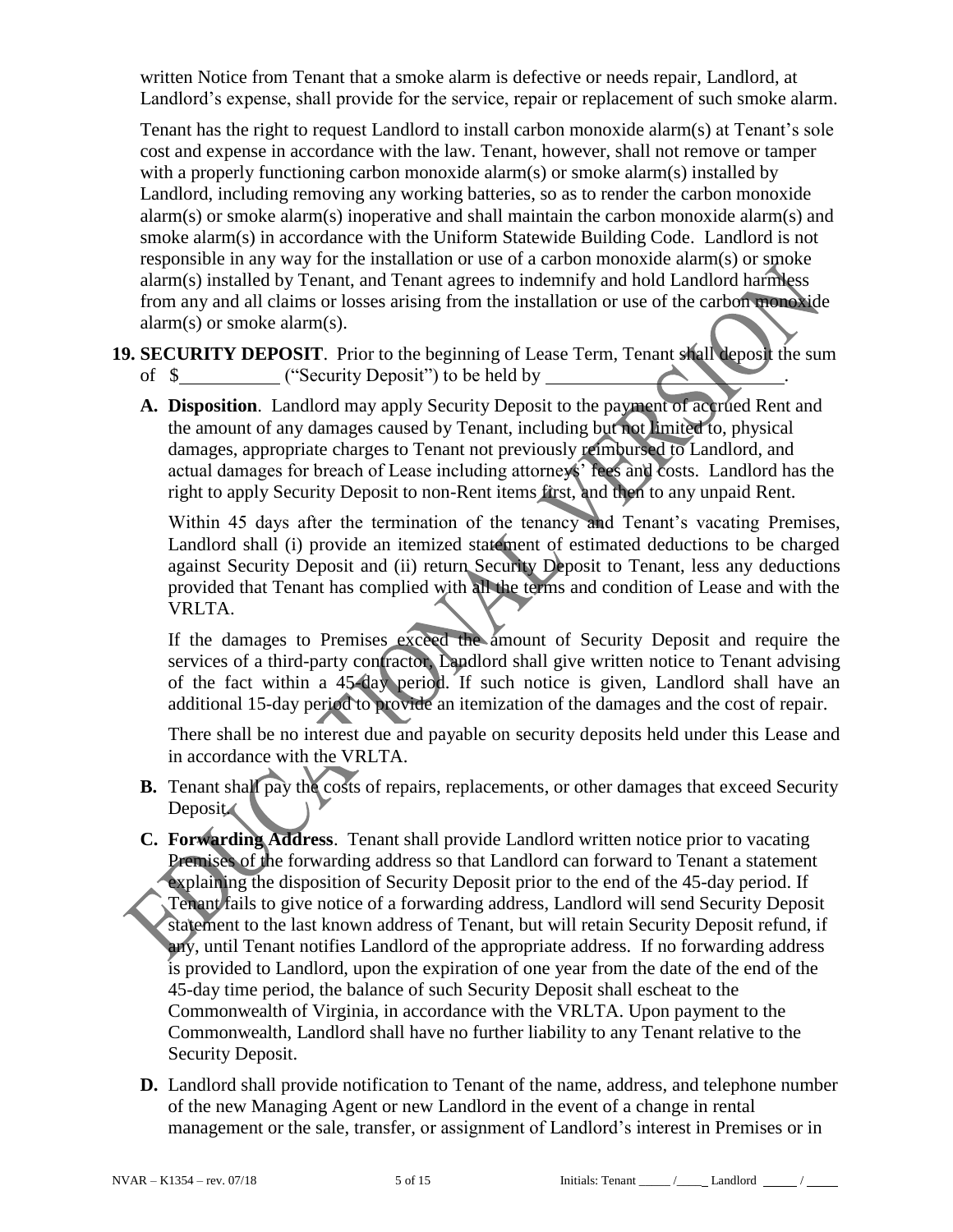Lease. In the event of a sale, transfer, or assignment of Landlord's interest in Premises or Lease, Landlord shall transfer Security Deposit and be released from all liability in connection with Lease. Tenant shall request the return of Security Deposit from the new Managing Agent or Landlord.

**E.** If during Lease Term, including any extension or holdover, any part of Security Deposit is used by Landlord in accordance with the terms of Lease or applicable law, Landlord shall provide notification to Tenant of such use and shall provide an itemized list of charges within 30 days. Tenant shall immediately deposit with Landlord a sum equal to the amount used so that the full Security Deposit is on hand at all times during Lease Term.

**20. MOVE-IN INSPECTION**. Within five (5) days after the beginning of Lease Term, Landlord shall submit a written report to Tenant itemizing the condition of Premises at occupancy, including the identification of any visible evidence of mold. This report is for information only and does not constitute an agreement to decorate, alter, repair, or improve Premises. Any request for repairs must be submitted separately in writing to Landlord. This report shall be deemed correct unless Tenant submits additional items in writing to Landlord within five (5) days after receipt of the report. If Tenant does not object to any item on Landlord's move-in inspection report, then Tenant thereby agrees that the Landlord's movein inspection report is deemed to be correct, including, but not limited to, that there is no visible evidence of mold in Premises. If Landlord's move-in inspection report states that there is visible evidence of mold in Premises, Tenant has the option to not take possession and terminate the tenancy or to remain in possession of Premises. If Tenant requests to take possession, or elects to remain in possession of Premises, notwithstanding the presence of visible evidence of mold, Landlord shall promptly remediate the mold condition no later than five (5) business days thereafter and re-inspect Premises to confirm there is no visible evidence of mold in Premises. A new move-in inspection report reflecting that there is no visible evidence of mold in Premises shall be submitted to Tenant.

- **21. TENANT OBLIGATIONS**. **Throughout Lease Term, Tenant must keep Landlord informed of Tenant's telephone number(s) and e-mail address(es).** Tenant shall not destroy, deface, damage, impair, or remove any part of Premises, nor permit any person to do so. Tenant shall pay for any repairs or replacements made necessary due to deliberate, accidental, or negligent acts or omissions of Tenant, Tenant's authorized occupants, guests or invitees, or pet(s). Tenant shall be responsible for:
	- **A.** Maintaining Premises in a clean and sanitary condition and disposing of all trash, garbage, and waste in sealed containers.
	- **B.** Using and operating all appliances, equipment, and systems in a safe and reasonable manner. Tenant shall not overload any system. Tenant must drain any outside water spigots each fall. In the event Premises' plumbing is frozen or obstructed due to the negligence of Tenant, Tenant's family or guests, Tenant shall pay immediately the cost of repairing frozen pipes or cleaning such obstruction and any additional costs associated with the repair (i.e. drywall, paint, carpets, etc.), which amounts shall constitute additional Rent due hereunder.
	- **C.** Furnishing and replacing all light bulbs and fuses as needed and changing furnace and air conditioner filters at least every two (2) months.
	- **D.** Clearing of all drains and toilets and maintaining caulking around tubs and showers; maintenance of all carpeting and flooring in a clean and good condition; replacement and payment for glass and screen breakage.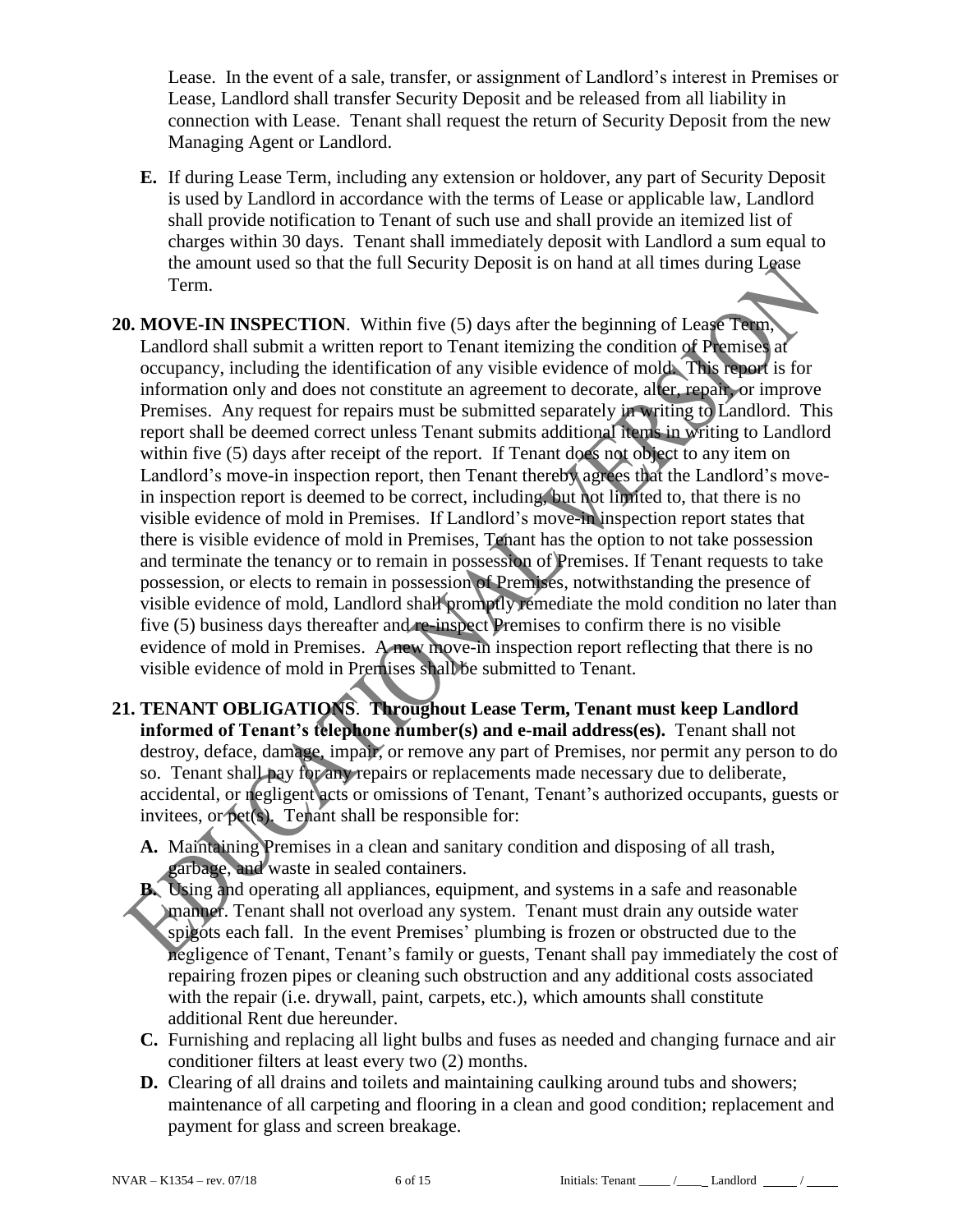- **E.** Maintaining Premises in such a manner as to prevent the accumulation of moisture and the growth of mold. Tenant shall promptly notify Landlord in writing of any moisture accumulation or visible evidence of mold. Tenant does hereby release Landlord and Managing Agent from any and all claims or liability to Tenant, Tenant's authorized occupants, or guests or invitees, and does hereby agree to indemnify and hold Landlord and Managing Agent harmless from and against any and all loss, damage, claim, suit, costs (including reasonable attorneys' fees and costs at all tribunal levels) or other liability whatsoever resulting from Tenant's failure to comply with the provisions of this subsection or any other provisions of law.
- **F.** Cutting, watering and maintaining the lawn and pruning shrubbery; promptly removing ice and snow from all walks, steps and drives; maintaining exterior gutters, drains and grounds free of leaves and other debris.
- **G.** Promptly reporting in writing to Landlord any defect, damage, or breakage. Failure to report shall make Tenant liable for the repair of any additional damage. This provision does not require Landlord to repair or correct such defects, breakage, malfunction, or damage.
- **H.** Paying the cost of any unnecessary service call and any costs incurred as a result of Tenant failing to keep appointments with service persons that require access in order to make scheduled repairs. Any request for repair is understood to mean that Tenant has given permission to enter Premises to make the repair.
- **I.** Making any repairs, alterations, or additions required by any governmental authority, the Association, insurance company, or the Managing Agent due to Tenant's use.
- **J.** Controlling and eliminating household pests including but not limited to fleas, ticks, bed bugs, roaches, silverfish, ants, crickets, and rodents during occupancy. Tenant shall be responsible for the costs of the elimination of all such pests and vermin during occupancy and upon vacating Premises.
- **K.** Providing notification to Landlord if Tenant intends to be absent from Premises for more than 14 days. If Tenant fails to notify Landlord, Landlord may consider Premises abandoned.
- **L.** Not placing or displaying any sign, advertisement, or notice on any part of Premises.
- **M.** Not creating or permitting any lien upon Premises or Tenant's interest in Lease. Lease shall not be recorded by Tenant.
- **N.** Providing a copy of the court order to Landlord if a Tenant is granted possession of Premises by a court of competent jurisdiction to the exclusion of any other Tenant or occupant, and provide a key to any locks that are changed and/or security codes to any devices installed on Premises.

Tenant shall comply with any and all obligations imposed upon Tenant by applicable Virginia law, including the VRLTA.

**22. HOLDOVER TENANT**. Should Tenant remain in possession of Premises at the expiration or termination of the Lease Term or Lease Extension without Landlord's consent Tenant will become a holdover Tenant and shall be liable for any and all actual damages sustained by Landlord as a result of Tenant's holding over, including, without limitation: holdover rent equal to 100% of the per diem of the monthly Rent for each day the Tenant remains in possession of Premises after the termination date; costs payable to a new tenant for moving, storage, meals, lodging, mileage (if applicable); damages sustained by Landlord from lost opportunity to rent or convey Premises to third party; and reasonable attorneys' fees and court costs.

In addition, Landlord shall have the right to receive from Tenant, as liquidated damages, rent for the period of Tenant's holding over in an amount equal to one 150% of the per diem of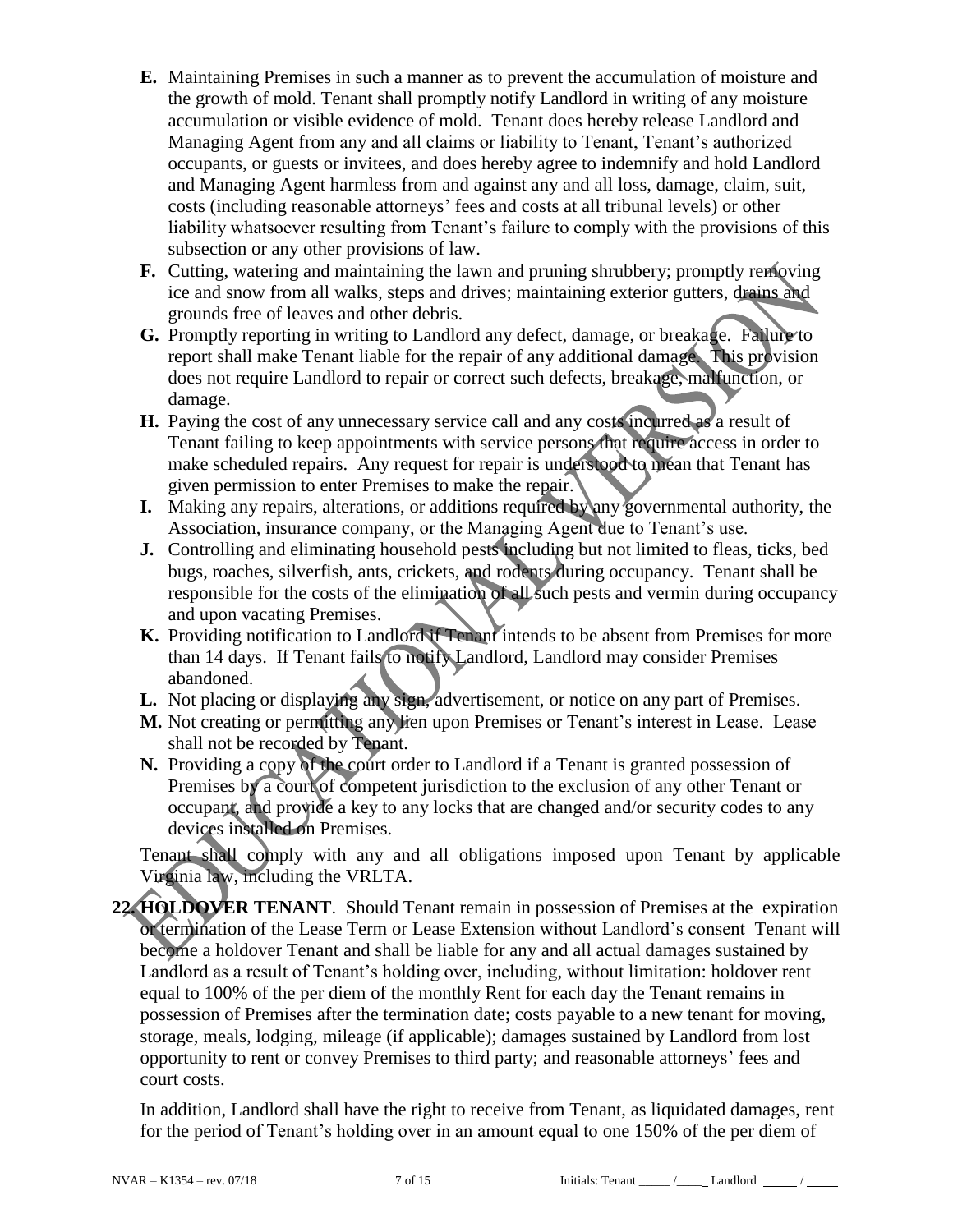the monthly Rent (or 100 % of the per diem of the monthly Rent for any HUD property), for each day Tenant remains in possession of Premises after the termination date.

- **23. LANDLORD CONSENT REQUIRED**. Tenant is required to submit a written request for any alteration of Premises. The request must include plans to restore Premises to the original condition prior to the Tenant's alterations. Tenant must obtain Landlord's written consent for any of the following:
	- **A.** Remodeling, making any structural change, alteration, addition, or decoration, including without limitation, wallpapering and painting or otherwise disturbing any painted surfaces.
	- **B.** Installing, attaching, removing, or exchanging appliances or equipment, such as air conditioning, heating, refrigeration, TV antenna or satellite dish, wood burning stoves, fireplace inserts, or kerosene heaters.
	- **C.** Driving nails or other devices into walls, ceilings or woodwork (other than a reasonable number of picture hanger nails, which are permitted).
	- **D.** Affixing any object containing an adhesive backing to any surface or attaching plant hooks to the ceiling.
	- **E.** Re-keying locks, installing additional locks or security systems. Tenant must provide Landlord, and Association where required, with a duplicate of all keys and instructions on how to operate all locks and/or systems.
	- **F.** Installing iron safes, water beds, aquariums over 20 gallons, or any extra-heavy objects as reasonably determined by Landlord.
- **24. INSURANCE REQUIREMENTS**. Throughout Lease Term, Tenant shall maintain an insurance policy which provides for liability coverage and protects Tenant's personal property, at Tenant's sole cost and expense. Tenant shall provide Landlord with a certificate of such insurance prior to occupying Premises. Tenant shall not do anything nor permit anything to be done on or about Premises that may increase the cost of or cause the cancellation of any fire or other insurance policy covering Premises. All of Tenant's personal property located or stored at Premises shall be at Tenant's sole risk. Tenant shall indemnify and hold harmless Landlord from any loss or damage to such personal property. Landlord and/or Association shall not be liable for any injury, damage, or loss resulting from any accident or occurrence in or upon Premises.

If Tenant fails to provide a certificate of insurance, Landlord may obtain a policy covering Tenant's personal property and liability coverage. The cost shall be added either to the monthly Rent or paid by Tenant as invoiced by Landlord.

## **25. COSTS OF ENFORCEMENT, WAIVER OF EXEMPTIONS, SEVERABILITY, AND STATUTORY REQUIREMENTS**.

- **A.** Tenant shall pay all costs, expenses, fees, and charges incurred by Landlord in enforcing, by legal action or otherwise, any of the provisions of Lease, including the payment of reasonable attorneys' fees, and Tenant hereby waives the benefit of any homestead or similar exemption laws with respect to the obligations of Lease.
- **B.** If Tenant fails to perform any of the provisions of Lease (other than failure to pay Rent when due), or upon abandonment of Premises, Landlord shall give written Notice to Tenant specifying the particular non-compliance and Landlord may terminate Lease not less than 30 days after Tenant's receipt of such notice unless Tenant remedies the noncompliance within 21 days in a manner acceptable to Landlord. In addition to any costs of enforcement, Landlord shall be entitled to possession of Premises, a money judgment for Rent, damages including physical damages to Premises and actual damages for what would have been the Rent for the balance of the Lease Term, subject to Landlord's duty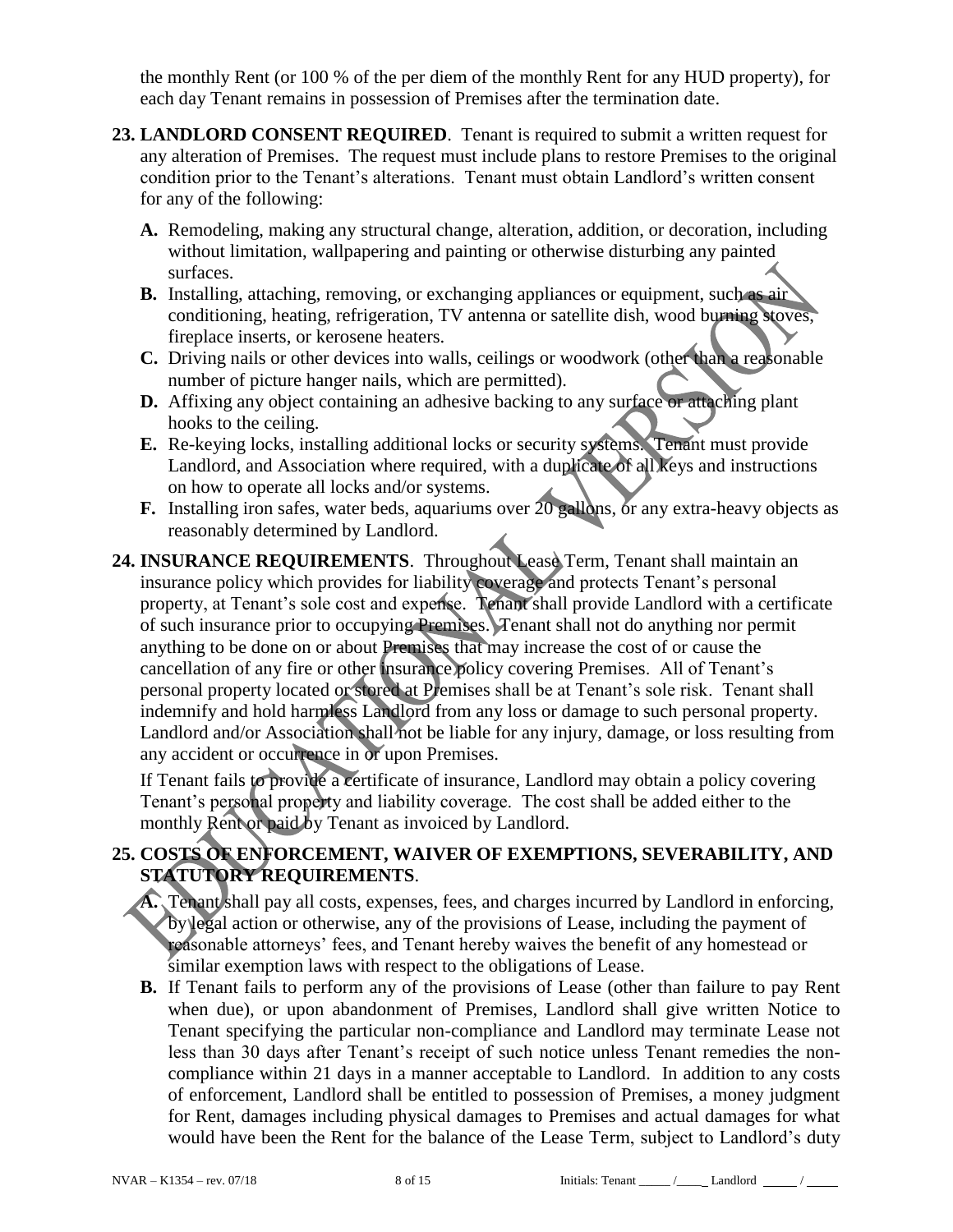to mitigate damages and re-rent Premises, and such other remedies as may be appropriate under Lease and Virginia Law. If Landlord does not pursue Lease termination when noncompliance is noted or accepts additional Rent payments, such actions do not constitute a waiver or acceptance of the non-compliance. Landlord reserves the right to take future action against non-compliance.

- **C. Acceptance of Rent with Reservation**. If Tenant is in default under this Lease, Landlord may accept all Rent with reservation upon providing Tenant written notice of such acceptance in a termination notice, or within five (5) business days of receipt of Rent, and such acceptance of Rent with knowledge of a material non-compliance by the Tenant will not constitute a waiver of Landlord's right to terminate the Lease. If Landlord has given Tenant written notice that the Rent has been accepted with reservation, Landlord may accept full payment of all Rent, damages and other fees and still be entitled to receive an order of possession terminating the Lease as provided in Section 55-248.34:1 of the VRLTA. Provided Landlord accepts Rent with reservation in accordance herewith and Section 55-248.34:1 of the VRLTA, any payment of Rent received after judgment and possession has been granted to Landlord against Tenant, but prior to eviction, will be accepted with reservation and will be applied to the judgment amount, including the late charges, applicable costs and attorney's fees, but will not affect the pending eviction pursuant to the order of possession granted by a court of competent jurisdiction. Further, the acceptance of Rent with reservation in no way creates a new landlord/tenant relationship with Tenant.
- **D. Redemption Right**. In cases of unlawful detainer, Tenant may pay Landlord or Landlord's attorney, or pay into court all: (i) Rent due and owing as of the court date as set forth in Lease; (ii) other charges and fees set forth in Lease; (iii) late charges specified in the Lease; (iv) reasonable attorneys' fees as set forth in the Lease or as provided by law; and (v) costs of the proceeding as provided by law, at which time the unlawful detainer proceeding shall be dismissed. Tenant may invoke the rights granted in this paragraph no more than one time during any 12-month period of continuous residency in the dwelling unit, regardless of the term of Lease or any renewal thereof.
- **E. Material Noncompliance by Tenant Which Can Be Remedied by Repairs, Cleaning or Replacement**. If Tenant commits a material noncompliance that can be remedied by repair, cleaning or replacement, Landlord shall deliver written notice to Tenant specifying the breach and stating that Landlord will enter Premises and perform the work. Once the work is complete, Landlord will deliver an itemized bill to Tenant for the work, and such amounts are due as rent on the next rent due date, or if this Lease is terminated, immediate payment is due.
- **26. ACCESS TO PREMISES**. Landlord or their designated representative(s), upon reasonable notification to Tenant and at reasonable times, may enter Premises in order to do any of the following: (a) inspect Premises; (b) make necessary or agreed upon repairs, decorations, alterations, or improvements; and (c) supply necessary or agreed services. Whenever possible Landlord shall arrange for contracted workers to coordinate with Tenant the time and date when workers may enter Premises in order to accomplish repairs or services. It then shall be Tenant's responsibility to ensure that these workers have access to Premises at a time and date convenient to both Tenant and workers during the regular business hours of the firm doing the work. If Tenant refuses to allow or prevents access, Tenant shall bear any additional expense, such as after-hours or overtime fees, incurred by Landlord. Refusal of Tenant to allow access is a breach of the Lease. Landlord may take legal action to compel access or may terminate Lease. In either case, Landlord may recover actual damages sustained and reasonable attorneys' fees. **In case of an emergency**, where it is impractical for Landlord to give reasonable notification to Tenant of Landlord's intent to enter Premises,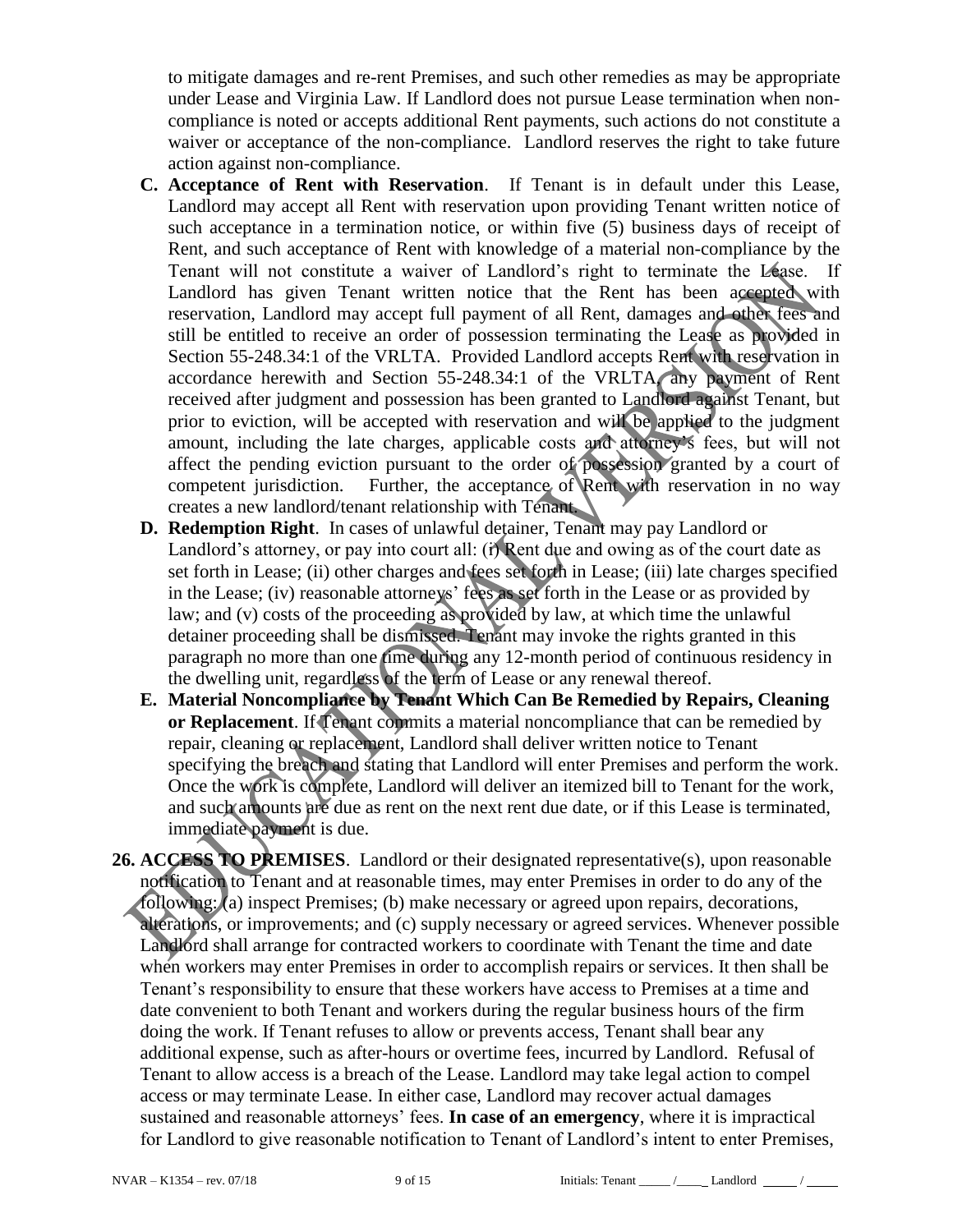or in case Premises have been vacated, abandoned, or surrendered by Tenant, Premises may be entered by Landlord or a designated representative(s) without notification and without the consent of Tenant.

In addition, Landlord or a designated representative(s) may place a "For Sale" or "For Rent" sign upon Premises and an electronic lockbox. Upon reasonable notification to Tenant and at reasonable times, Landlord or a designated representative(s) may show Premises to prospective buyers 90 days prior to the end of Lease Term or show Premises to prospective tenants 60 days prior to the end of Lease Term. Landlord or a designated representative(s) may show Premises to prospective buyers at any time within Lease Term by appointment only with Tenant's consent. Buyer agents and tenant agents are authorized to show Premises under this section. Tenant shall remove or secure any animal(s) on Premises when Premises is to be shown or when repairs are scheduled. If Tenant without reasonable justification, refuses to permit Landlord or agents to show Premises for sale or lease, Landlord may recover damages, costs and reasonable attorneys' fees.

**26. TRANSFER OF LANDLORD.**  $\Box$  (Check if applicable) Landlord resides outside of the Washington metropolitan area at the time that Lease is entered into. It is hereby agreed that if Landlord is transferred back to the Washington metropolitan area by Landlord's employer or is discharged from active duty with the Armed Forces of the United States or with the National Guard, and if Landlord desires to move back into Premises, Landlord shall have the right to terminate Lease by giving Tenant at least two months' notice in writing. In such case, Tenant shall vacate Premises to Landlord on or before the Lease termination date specified in Landlord's written notice.

#### **27. TRANSFER OF TENANT**.

**A. Transfer pursuant to the Servicemembers Civil Relief Act ("SCRA").** Under the SCRA, as amended and under Virginia law, a tenant who is a member of the United States Armed Forces or of the National Guard serving full-time duty, or a Civil Service technician with a National Guard Unit ("Military Tenant") has the right to terminate Lease if such Military Tenant: (i) receives orders to depart 35 miles or more (radius) from Premises either for a permanent change of station or for temporary duty for more than 3 months; (ii) is discharged or released from active duty or from full-time duty or technician status; (ii) is ordered to report to government-supplied quarters resulting in the forfeiture of basic allowance for quarters; or (iv) after entry into military service.

A Military Tenant may terminate the Lease by serving Landlord with written Notice of termination stating the date when termination will be effective. The date of termination shall not be less than 30 days after the first date on which the next rental payment is due after the date on which the written Notice is delivered. In addition, the termination date shall not be more than 60 days prior to the date of departure necessary to comply with the official orders or any supplemental instructions for interim training or duty prior to the transfer. Military Tenant shall attach to Notice of termination a copy of the orders, official notification of orders, or a signed letter from the commanding officer confirming the orders.

**B. Transfer of all other Tenants.**  $\Box$  (Check if applicable) Tenants who are not military or subject to the SCRA have the right to terminate Lease if transferred 50 miles or more (radius) from Premises by the employer stated on Application. The termination shall be effective on the last day of the second calendar month following the month in which Landlord receives the Notice of termination. Tenant shall provide a copy of Tenant's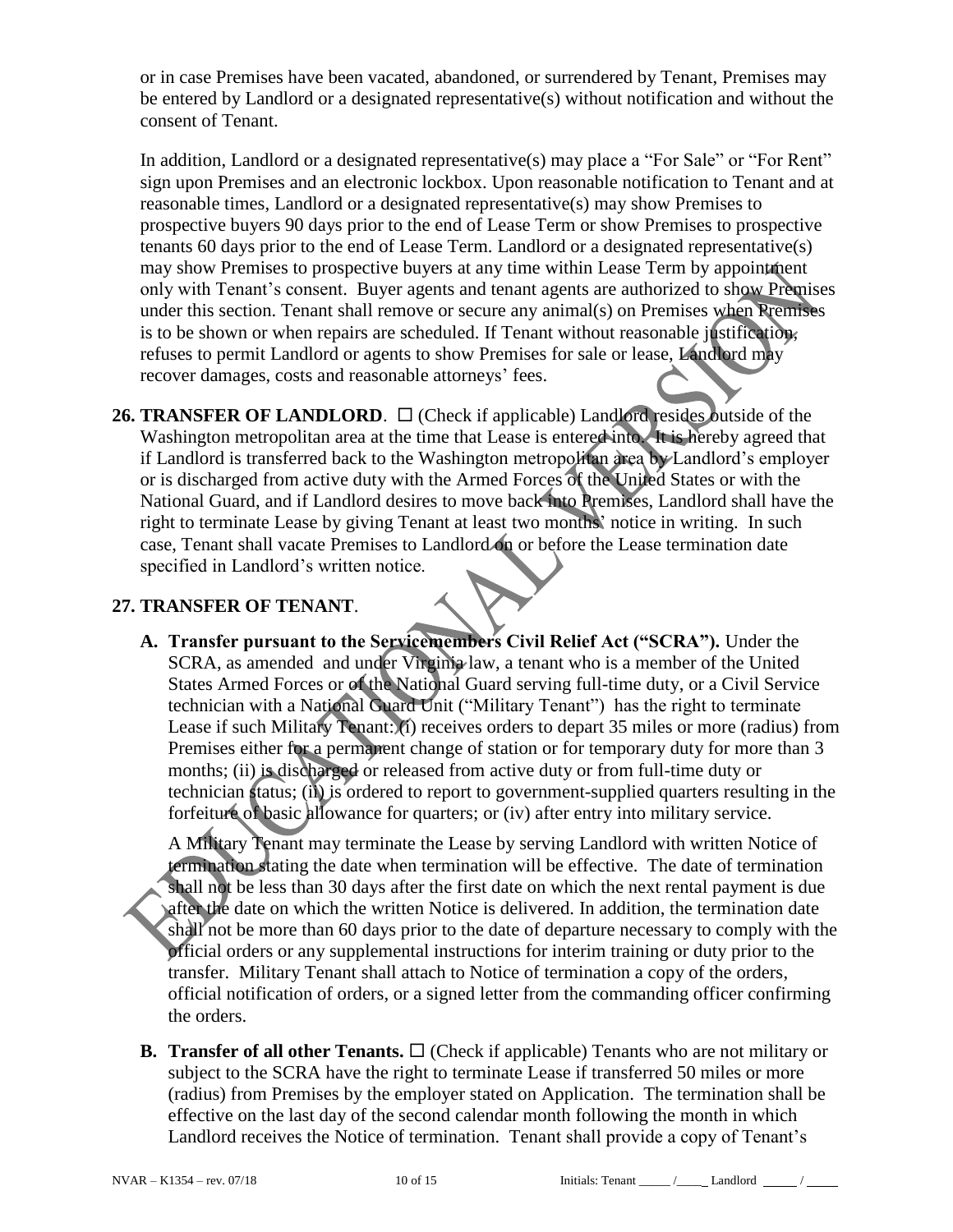transfer letter and/or orders, the final month's rent and the following termination or cancellation fee: (i) one (1) month's rent if Tenant has completed fewer than six (6) months of the tenancy as of the effective date of termination,  $OR$  (ii) One-half  $(\frac{1}{2})$  of one (1) month's rent if Tenant has completed 6 months or more of the tenancy as of the effective date of termination.

- **28. LANDLORD'S INABILITY TO DELIVER POSSESSION TO TENANT**. If Landlord is unable to deliver possession of Premises to Tenant on the commencement date of Lease, Landlord shall not be liable to Tenant for any damages other than to rebate any Rent by Tenant for such portion of the Term during which Premises are not delivered to Tenant. If Landlord cannot deliver possession of Premises or provide Tenant with an alternative residential dwelling unit acceptable to Tenant within 15 days after the commencement date of Lease, then Lease may be terminated by either Landlord or Tenant by giving Notice to the other as provided herein.
- **29. BANKRUPTCY**. Subject to the requirements of the applicable federal bankruptcy law, in the event Tenant files bankruptcy, then Lease, at the option of Landlord, shall terminate upon one month's written notice.
- **30. CONDEMNATION.** In the event that Premises is taken in whole or in part by governmental condemnation, this Lease shall terminate as of the date possession shall be taken by the condemning authority. Tenant waives all claims against Landlord or any condemning authority due to the complete or partial taking of Premises, and shall not be entitled to receive any part of any award that Landlord may receive.

# **31. DEATH OF A TENANT OR LANDLORD**.

- **A.** Sole (or all) Tenant's death: Lease is automatically terminated and Rent is due to Landlord through the end of the following month. Landlord, within 30 days after Tenant's death (or within 30 days of Landlord's actual knowledge of Tenant's death, if later) shall give Tenant's estate or personal representative written Notice terminating Lease and stating Tenant's death as the reason for termination.
- **B.** Death of one (but not all) Tenants: Lease may be terminated by any party (Landlord, remaining Tenant(s), or the deceased Tenant's estate), by giving 60 days written Notice (90 days written Notice if Lease Term is more than 1 year) and a copy of the death certificate to the other party. Notwithstanding the foregoing, a surviving Tenant or a deceased Tenant's estate may terminate Lease as soon as 30 days after giving written Notice and the required death certificate. This right to terminate Lease must be exercised by any party within 30 days after Tenant's death.
- **C.** Authorized occupants, or guests or invitees, are not allowed to occupy the dwelling unit after the death of the sole remaining tenant and shall vacate the dwelling unit prior to the end of the 30-day period.
- **D.** Death of Landlord (whether one or more): Lease may be terminated by the remaining Landlord or Estate of Landlord, by giving written notice at least two months in advance (written notice at least three months in advance if Lease Term is more than 1 year). Such written notice of termination shall include a copy of the death certificate to Tenant. This right to terminate Lease must be exercised within one month after Landlord's death.
- **32. FIRE OR CASUALTY DAMAGE**.In the event Premises are damaged by fire or casualty Tenant must promptly Notify Landlord. If Landlord determines that the damage does not render Premises substantially impaired or in need of repairs requiring Tenant to vacate Premises, Landlord shall repair the damage within a reasonable period of time after Notice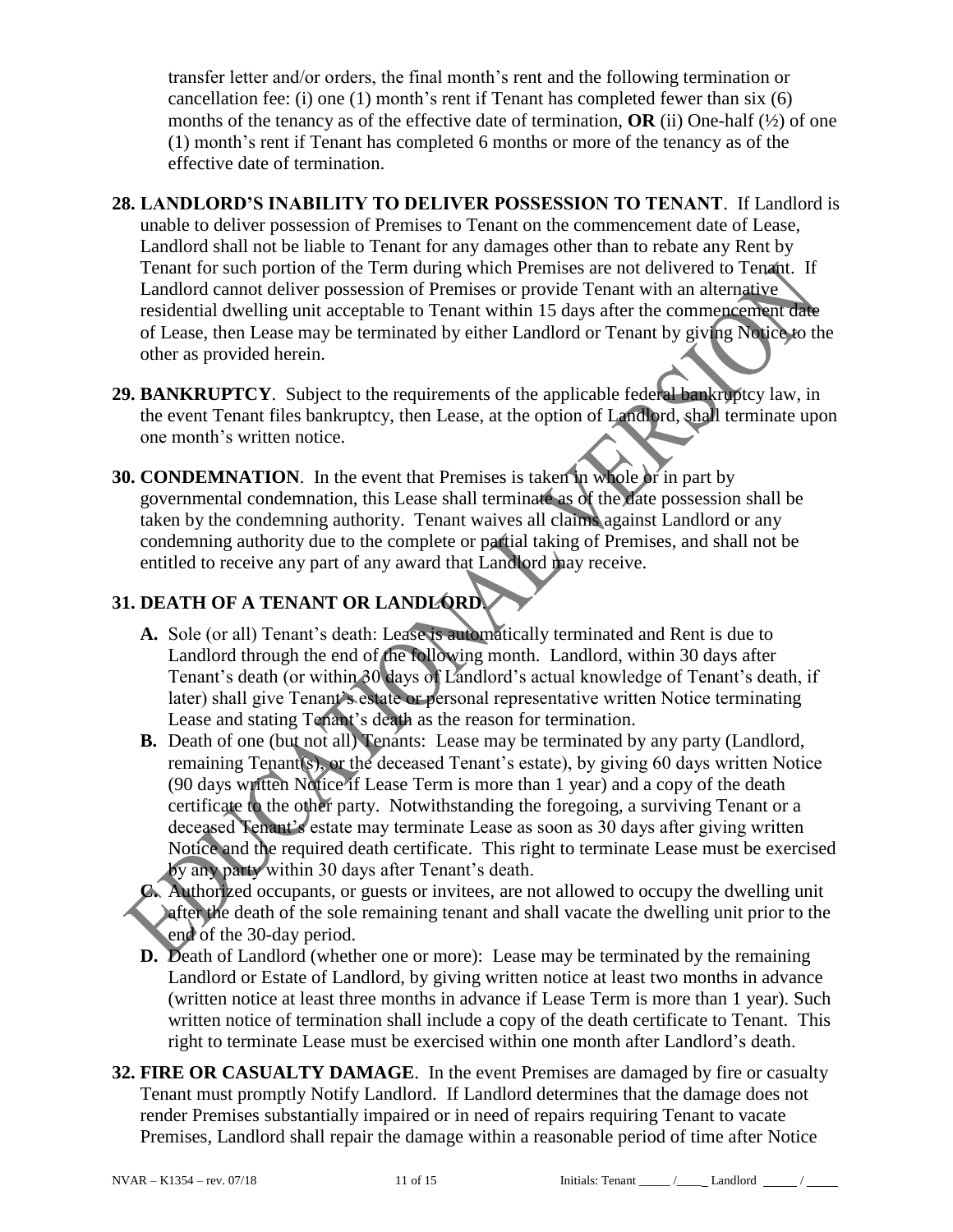from Tenant. Tenant must continue to pay Rent during the period of the repairs. If Landlord determines that Premises are uninhabitable, Lease shall automatically terminate. If Landlord reasonably believes that the fire or casualty was caused by Tenant, or Tenant's authorized occupants, guests, or invitees, employees or pets, Tenant shall be liable for: (i) Rent through Lease Term; (ii) any damages to persons, property or Premises; (iii) attorney's fees and costs of any court action; and (iv) such other and further remedies as are available to Landlord and Managing Agent under Virginia law.

- **33. SALE TO TENANT**. Parties are notified that there may be a commission due under a separate brokerage agreement if Tenant should purchase Premises. This paragraph does not give Tenant an option or right to purchase Premises.
- **34. MOVE-OUT INSPECTION**. Tenant has the right to be present at the inspection. Landlord, within five (5) days of receipt of Notice of the Tenant's intent to vacate Premises, shall make a reasonable effort to advise Tenant in writing of the right to be present at Landlord's move-out inspection of Premises, which will take place within 72 hours after Tenant's departure. Tenant shall advise Landlord in writing of the intent to be present at the inspection. If Tenant fails to make such a request, Landlord will proceed to do the move-out inspection without Tenant being present. The move-out inspection is made to determine if the Security Deposit will be returned to Tenant, whether deductions will be made from the Security Deposit, and whether Tenant may be liable for damages exceeding the amount of Security Deposit. Prior to the inspection, Tenant shall:
	- **A.** Have carpets, gutters, and chimney(s) cleaned by a professional company acceptable to Landlord and provide copies of all paid receipts.
	- **B.** Have Premises professionally treated for fleas and ticks if pets have been present and provide a paid receipt.
	- **C.** Eliminate all household pests and vermin from the interior of Premises.
	- **D.** Install clean air filters on furnace and air conditioning units. Provide evidence from the company selected by Landlord that the fuel tank(s) are refilled, if present.
	- **E.** Ensure that Premises, including kitchen, baths, and all appliances, floors, walls and windows, are thoroughly cleaned, that grass is cut, and trash is removed.
	- **F.** Have all light bulbs, carbon monoxide alarm(s) and smoke alarm(s) in working order.
	- **G.** Return all keys, garage door openers, passes, and documents provided.
- **35. SUBORDINATION**. Lease is and shall remain subject and subordinate to all mortgages or deeds of trust now or hereafter affecting Premises or the building in which Premises are located and any modifications, renewals, extensions, or replacements to such mortgages or deeds of trust. Although the subordination provision of this section shall be deemed automatic, Tenant shall, within five (5) days after the request, execute any documents requested by Landlord to confirm such subordination. If Tenant fails to do so, Tenant irrevocably appoints Landlord as Tenant's attorney-in-fact to execute the documents on behalf of Tenant.
- **36. NOTICE**. All notices shall be in accordance with the VRLTA. Any Notice ("Notice" or "notice" or "notify") provided for or permitted in Lease to be given by one party to the other shall be in writing and shall be delivered  $\Box$  by U.S. mail, **OR**  $\Box$  by hand delivery, **OR**  $\Box$  by electronic delivery, with the sender retaining sufficient proof that such notice was given. Any notice will be given to Tenant at the address of Premises, or the e-mail address provided in the Rental Application. Tenant is required to give notice to Landlord of any change in Tenant's e-mail address.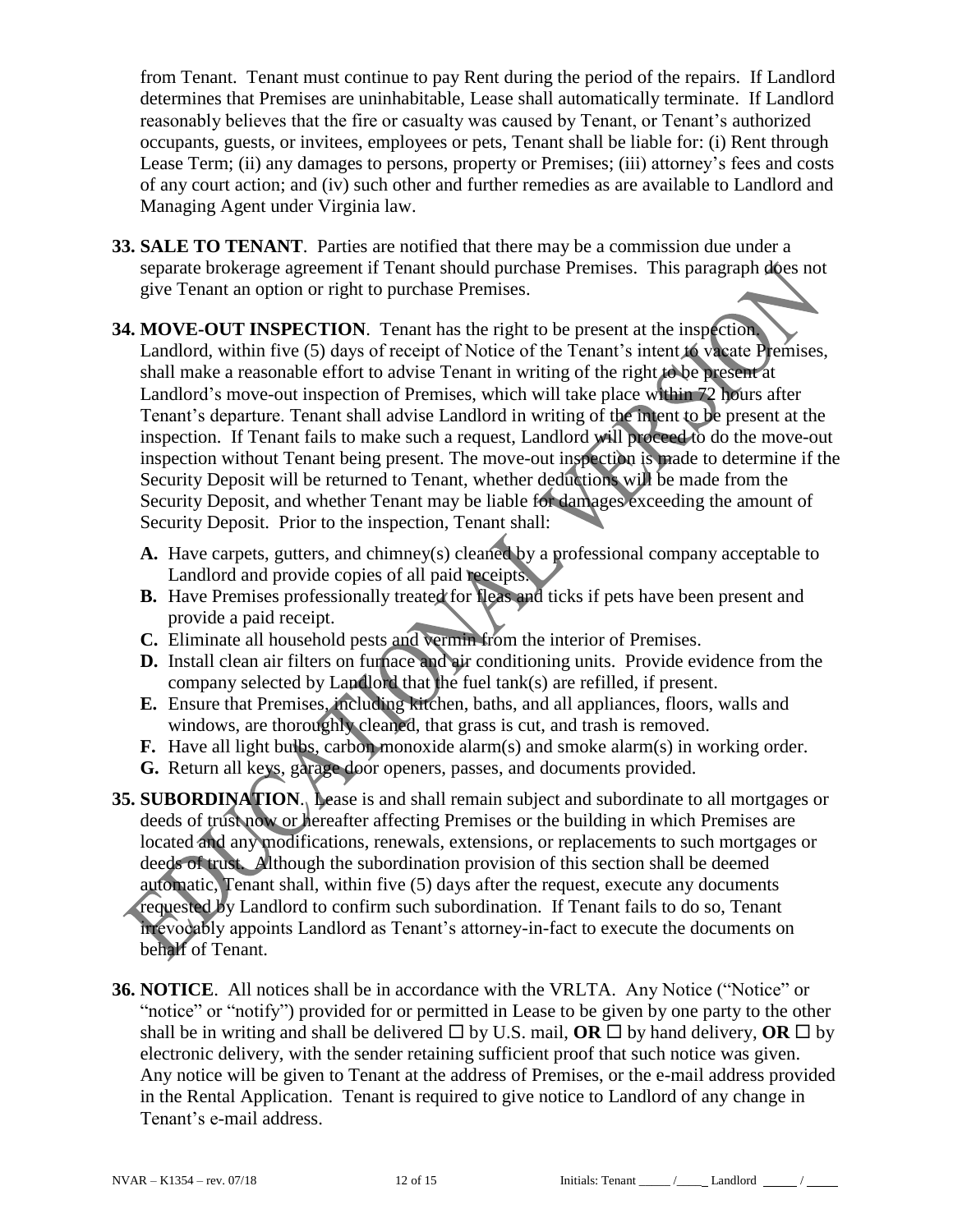- **37. LEAD-BASED PAINT**.Housing built before 1978 may contain lead-based paint. Lead from paint, paint chips, and dust can pose health hazards if not maintained properly. Lead exposure may be harmful to young children and pregnant women. Premises  $\Box$  were not **OR**  $\Box$  were built before 1978. If built before 1978, Tenant hereby acknowledges the receipt of the **Lead-Based Paint Disclosure** and **EPA information book "Protect Your Family from Lead in Your Home"** which are attached**.**
- **38. MISCELLANEOUS**. The conditions contained in Lease are binding on, and may be legally enforced by the parties, their heirs, executors, administrators, successors, and permitted assigns, respectively. The captions and headings are for convenience of reference only. Lease contains the final and entire agreement of the parties and neither they nor their agents shall be bound by any terms, conditions, statements, warranties, or representations, oral or written, not contained in Lease. Any provision of Lease may be modified, waived, or discharged only in writing signed by the party against which enforcement of such modification, waiver, or discharge is sought. Wherever the context requires, the singular number shall include the plural and the plural the singular, and the use of any gender shall include the other gender. If as a result of Tenant's noncompliance with, or a breach of Lease or the law Landlord employs an attorney at law, regardless of whether a lawsuit is filed, Tenant agrees to pay Landlord's reasonable attorney's fees and costs in all courts of competent jurisdiction at all tribunal levels, as well as any and all costs recoverable under Virginia law.
- **39. COUNTERPARTS**. Lease may be executed in any number of copies or by facsimile, or email, each of which shall be considered an original but all of which together shall be the same Lease.
- **40. ATTACHMENTS**. The following are attached and made a part of Lease:
	- Assistance Animal Addendum Lead-Based Paint Disclosure
	- $\Box$  Pet Addendum  $\Box$   $\Box$  Other:
	- $\square$  EPA booklet "Protect Your Family from Lead in Your Home"
- **41. NOTICE REGARDING DIPLOMATS**. If Tenant is the head of a diplomatic mission or a member of the diplomatic staff of a mission, or a family member of a diplomatic staff of a mission, or administrative and technical staff or their family, Tenant may be entitled to the diplomatic immunity accorded to such persons under the Vienna Convention on Diplomatic Relations, **unless** the diplomatic immunity accorded by law has been waived in writing by an authorized representative of the sending government. If Tenant is entitled to diplomatic immunity, this Lease may be unenforceable. Tenant represents to Landlord that he/she is  $\Box$ **OR**  $\Box$  is not such a person entitled to diplomatic immunity.
- **42. WAIVER OF RIGHT TO TRIAL BY JURY**. Landlord and Tenant hereby waive the right to trial by jury in any action, proceeding or counterclaim brought by either party against the other arising out of or in any way related to Lease.
- **43. DISCRIMINATION**. Landlord and Managing Agent shall not discriminate against Tenant in the provision of services or in any other manner on the basis of race, color, creed, religion, sex, national origin, familial status, elderliness, handicap, or any other legally protected status. Landlord and Managing Agent shall abide by all applicable Fair Housing Laws and ADAA Regulations.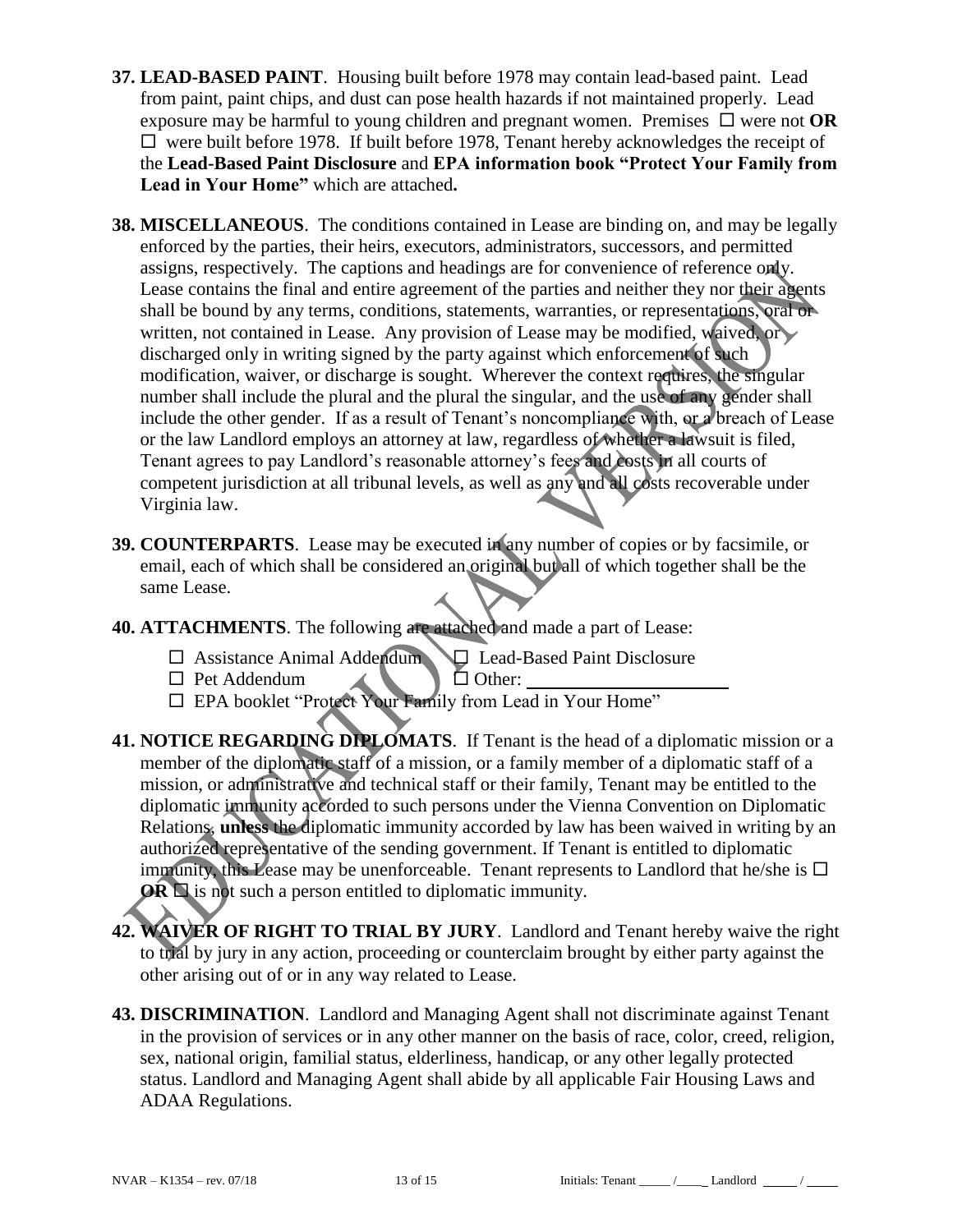- **44. STATUTORY NOTICE TO TENANT**. Tenant shall exercise whatever due diligence Tenant deems necessary with respect to information concerning sex offenders registered under Chapter 9 of Title 9.1 of the Code of Virginia. Such information may be obtained by contacting the local police department or the Department of State Police, Central Records exchange at (804) 674-2000 or [http://sex-offender.vsp.virginia.gov/sor/.](http://sex-offender.vsp.virginia.gov/sor/)
- **45. REAL ESTATE LICENSED PARTIES** The parties acknowledge that is an  $\Box$  active OR  $\Box$  inactive licensed real estate agent in  $\Box$  Virginia and/or  $\Box$  Other and is either the  $\Box$  Tenant **OR**  $\Box$  Landlord **OR**  $\Box$  is related to one of the parties in this transaction.

| <b>46. ADDITIONAL TERMS.</b> |  |
|------------------------------|--|
|                              |  |
|                              |  |
|                              |  |
|                              |  |
|                              |  |
|                              |  |
|                              |  |
|                              |  |
|                              |  |
|                              |  |

**TENANTS SIGNING LEASE SHALL BE JOINTLY AND SEVERALLY LIABLE.**

|      | <b>LANDLORD:</b> | TENANT: |           |  |
|------|------------------|---------|-----------|--|
|      |                  |         |           |  |
| Date | Signature        | Date    | Signature |  |
|      |                  |         |           |  |
| Date | Signature        | Date    | Signature |  |
|      |                  |         |           |  |
| Date | Signature        | Date    | Signature |  |
|      |                  |         |           |  |
| Date | Signature        | Date    | Signature |  |